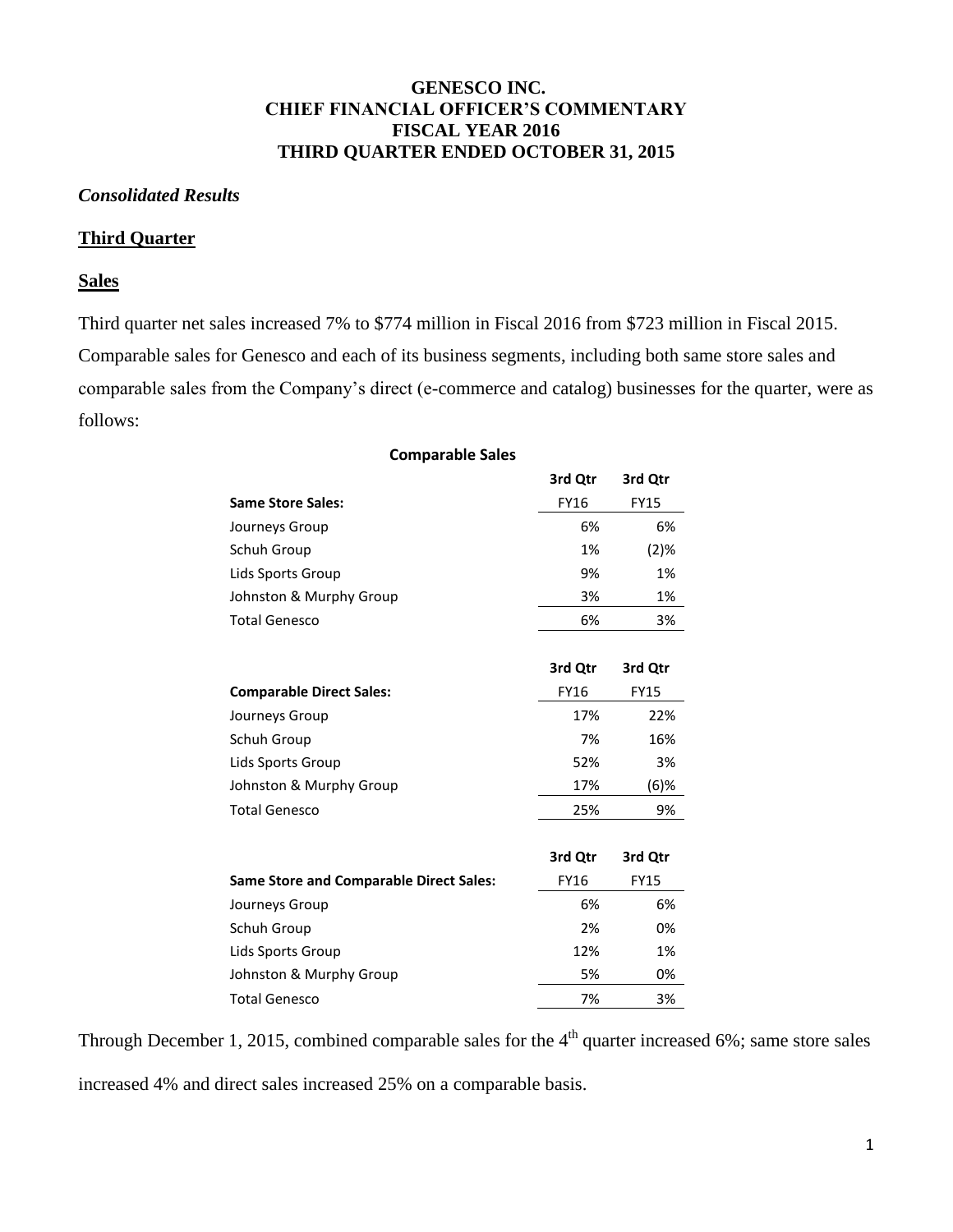### **Gross Margin**

Third quarter gross margin was 48.3% this year compared with 49.6% last year, primarily reflecting lower gross margins in Lids Sports Group and to a lesser extent in Johnston & Murphy Group.

## **SG&A**

Selling and administrative expenses for the third quarter this year were 41.6% compared to 43.0% of sales last year. Last year, expenses in the quarter included \$1.0 million, or \$0.04 per diluted share, of deferred purchase price. As we have discussed before, because of the retention feature, U.S. GAAP requires deferred purchase price payments to be expensed as compensation. A deferred purchase price cash payment of £15 million was paid in June 2014 and the final deferred purchase price cash payment of £10 million was paid in June 2015. As a result, there was no deferred purchase price expense in the third quarter this year. Excluding the deferred purchase price expense from last year, SG&A as a percent of sales decreased to 41.6% from 42.9% last year. A reconciliation of non-GAAP financial measures to the most directly comparable GAAP measures is posted on the Company's website in conjunction with this document.

Also included in last year's third quarter SG&A expense, but not eliminated from the adjusted expense, is \$4.2 million, or \$0.14 per diluted share, related to a contingent bonus payment provided for in the Schuh acquisition. The purchase agreement called for a total payment of up to £28 million including payroll taxes to Schuh employees payable in Fiscal 2016 if they achieved certain earnings targets above the planned earnings on which we based our acquisition valuation. The final contingent bonus accrual was made in the fourth quarter of Fiscal 2015 and there will be no P&L expense related to it in the current year. We did pay out the total long-term incentive earned in full during the second quarter this year, given Schuh's outperformance to expectations during the measurement period.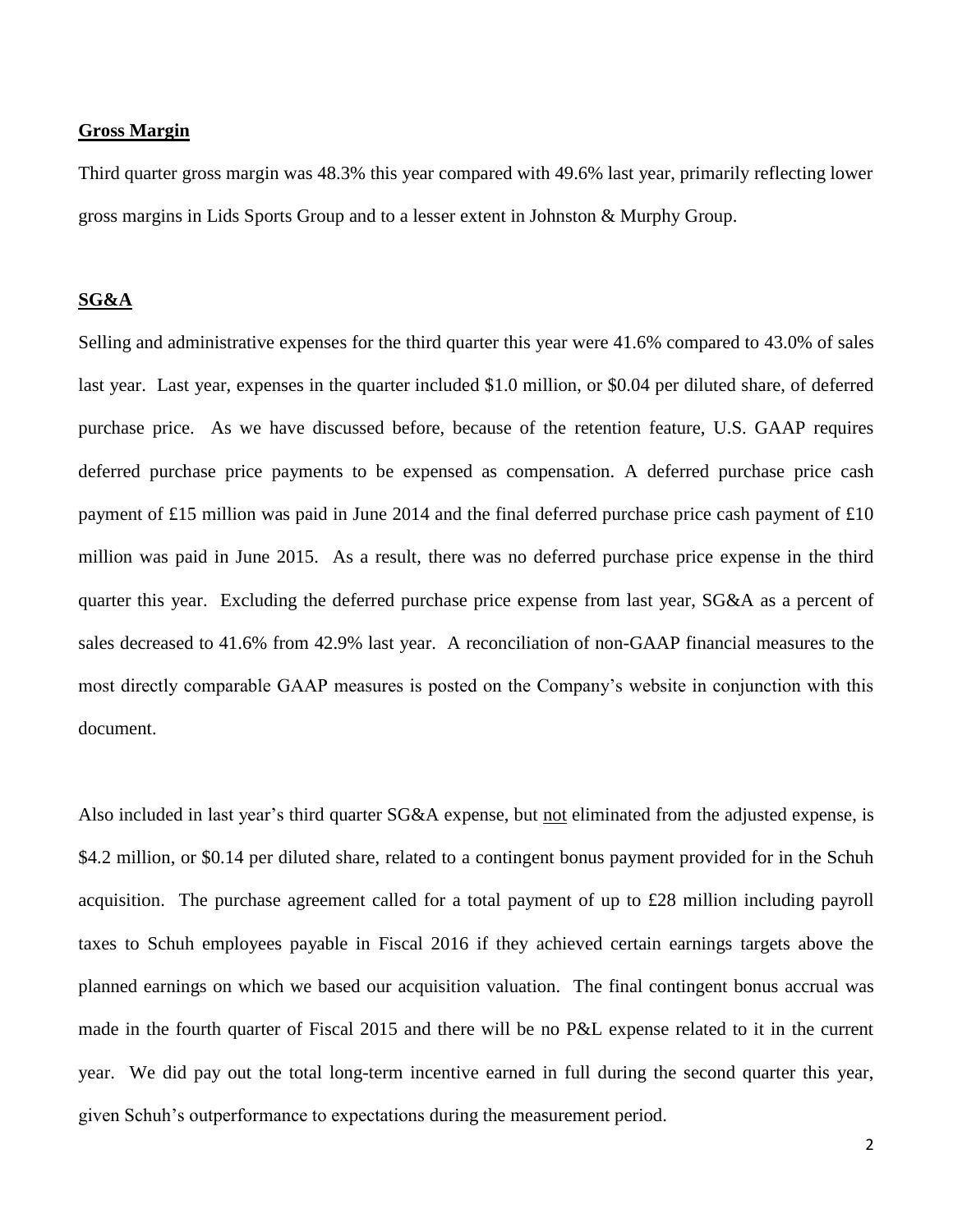### **Asset Impairment and Other Items**

The asset impairment and other charge of \$0.2 million for the third quarter of Fiscal 2016 included asset impairments of \$0.1 million and network intrusion expenses of \$0.1 million. Last year's third quarter asset impairment and other charge of \$1.0 million included network intrusion expenses of \$0.6 million and asset impairments of \$0.4 million. The asset impairment and other charge and the deferred purchase price expense are collectively referred to as "Excluded Items" in the discussion below.

#### **Operating Income**

Genesco's operating income for the third quarter was \$52.1 million this year compared with \$46.6 million last year. Adjusted for the Excluded Items in both periods, operating income was \$52.2 million for the third quarter this year versus \$48.6 million last year. Adjusted operating margin was 6.7% of sales in the third quarter this year and 6.7% last year. A reconciliation of non-GAAP financial measures to the most directly comparable GAAP measures is posted on the Company's website in conjunction with this document.

## **Interest Expense**

Net interest expense for the quarter was \$1.3 million, compared with \$0.9 million for the same period last year. Net interest expense increased 49.3% in the third quarter this year resulting from increased revolver borrowings in the third quarter this year compared to last year.

### **Pretax Earnings**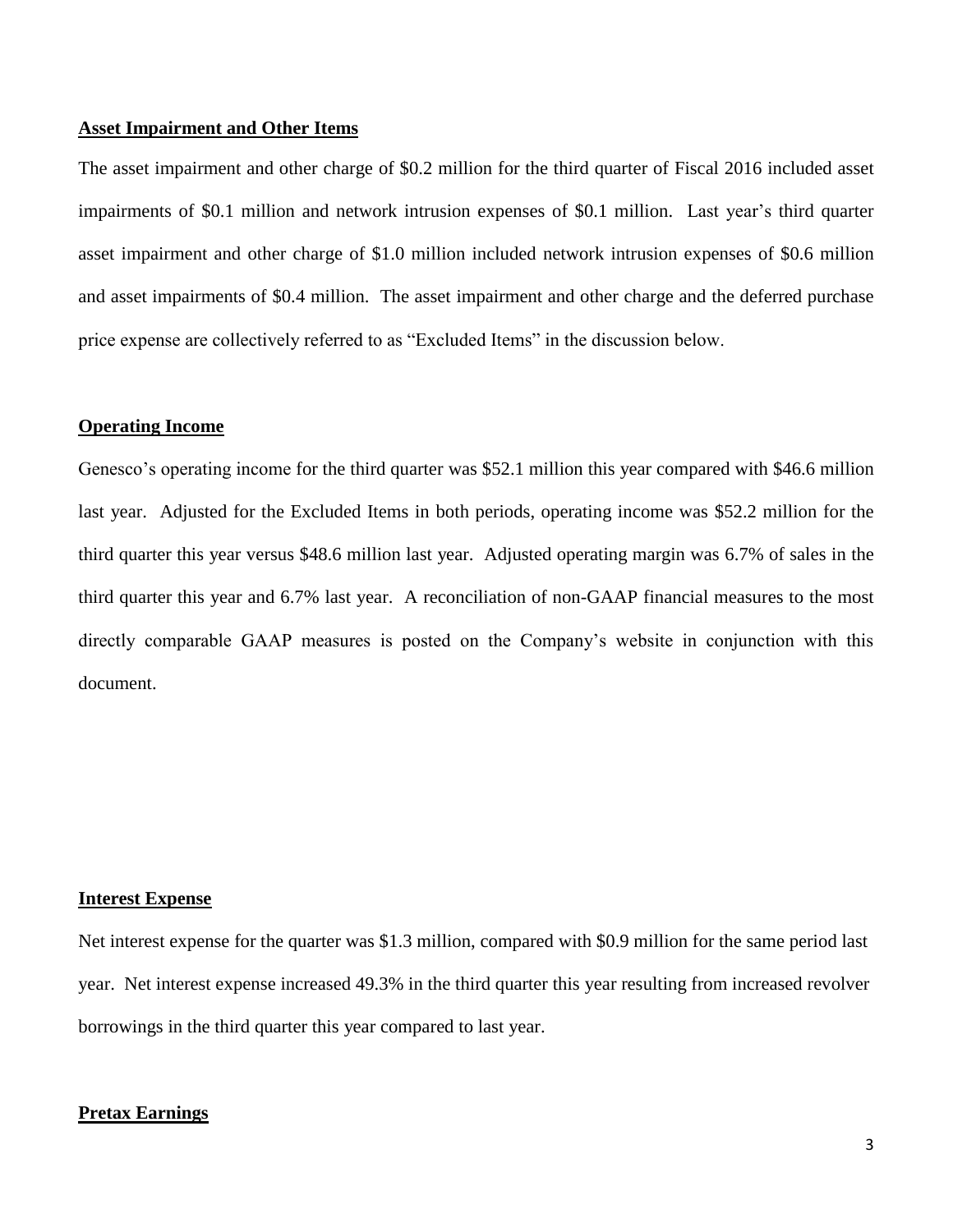Pretax earnings for the quarter were \$50.7 million this year and \$38.6 million last year. Included in last year's pretax earnings is an indemnification asset write-off of \$7.1 million related to formerly uncertain tax positions that were taken by Schuh at the time of the purchase by Genesco, which were favorably resolved during the third quarter last year. (The favorable resolution also resulted in the reversal of a corresponding FIN 48 provision, discussed below, under the heading "Taxes.") Adjusted for the Excluded Items in both years and for the indemnification asset write-off last year, pretax earnings for the quarter were \$50.9 million this year compared to \$47.7 million last year. A reconciliation of non-GAAP financial measures to the most directly comparable GAAP measures is posted on the Company's website in conjunction with this document.

### **Taxes**

The effective tax rate for the quarter was 35.2% this year compared to 25.6% last year. The adjusted tax rate, reflecting the exclusion of the Excluded Items, the release of valuation allowances this year and the reversal of the FIN 48 provision last year related to the uncertain tax positions of Schuh covered by the indemnification asset discussed above, was 36.7% this year compared to 36.5% last year.

### **Earnings From Continuing Operations After Taxes**

Earnings from continuing operations were \$32.9 million, or \$1.43 per diluted share, in the third quarter this year, compared to earnings of \$28.8 million, or \$1.21 per diluted share, in the third quarter last year. Adjusted for the Excluded Items in both periods, the release of valuation allowances this year and the indemnification asset write-off last year, third quarter earnings from continuing operations were \$32.2 million, or \$1.40 per diluted share this year, compared with \$30.3 million, or \$1.28 per diluted share, last year. A reconciliation of non-GAAP financial measures to the most directly comparable GAAP measures is posted on the Company's website in conjunction with this document.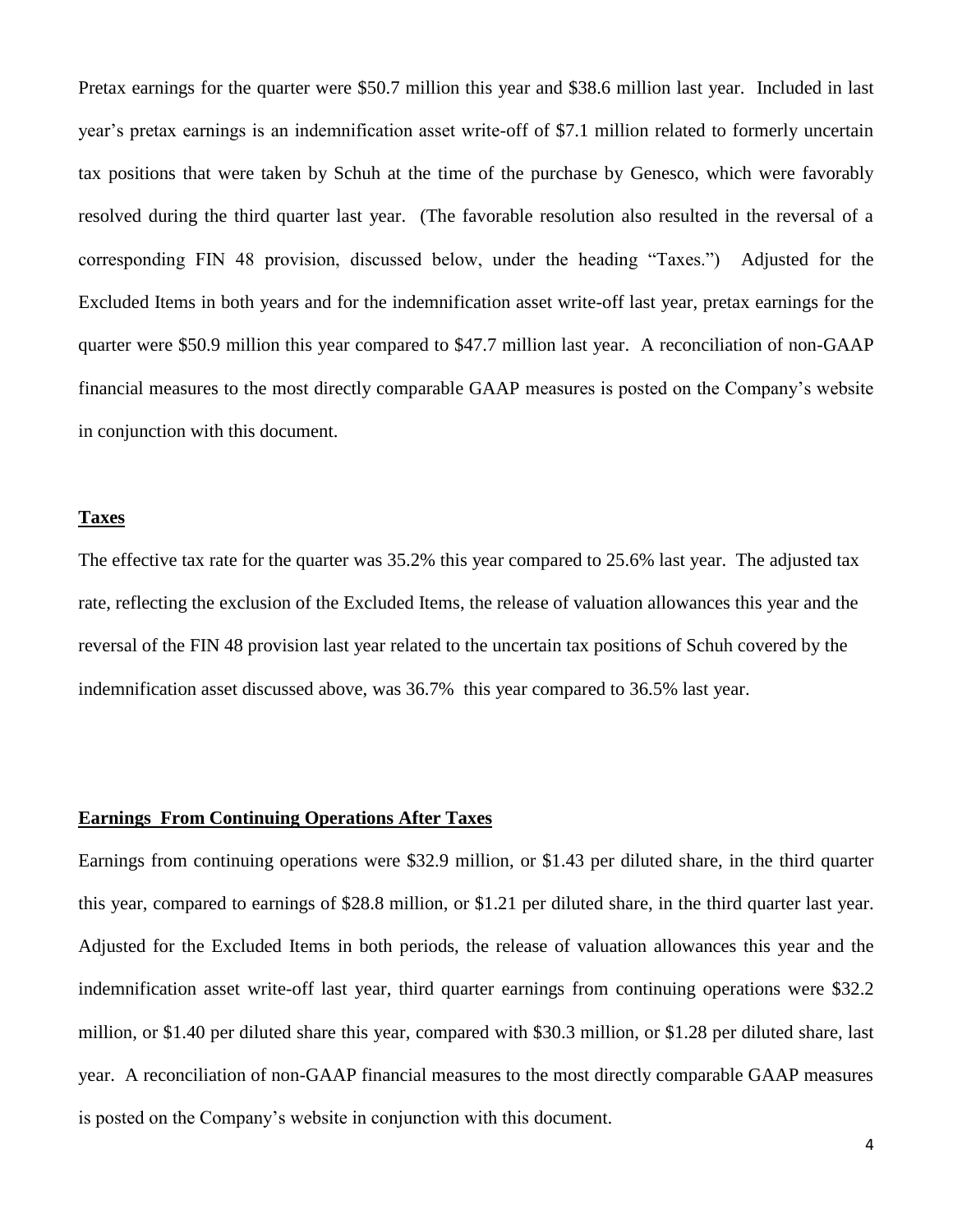## *Segment Results*

#### **Lids Sports Group**

Lids Sports Group's sales for the third quarter increased 12.2% to \$247 million from \$220 million last year.

Comparable sales, including both same store and comparable direct sales, increased 12% this year compared to 1% last year. Same store sales for the quarter increased 9% this year compared to 1% last year. Comparable direct sales increased 52% compared to 3% last year. Through December 1, 2015, combined comparable sales for the  $4<sup>th</sup>$  quarter increased 8%; same store sales increased 4%; and ecommerce sales increased 54%.

The Group's gross margin as a percent of sales decreased 490 basis points due primarily to increased promotional activity, changes in sales mix and increased shipping and warehouse expense. SG&A expense as a percent of sales decreased 290 basis points, due primarily to positive leverage from positive comparable sales with a decrease in occupancy expense and selling salaries as a percentage of net sales.

The Group's operating income for the third quarter was \$4.7 million, or 1.9% of sales, down from \$8.6 million, or 3.9% of sales, last year.

## **Journeys Group**

Journeys Group's sales for the quarter increased 6.0% to \$322 million from \$304 million last year.

Combined comparable sales increased 6% both this year last year. Same store sales for the Group were up 6% this year and last year; comparable direct sales increased 17% this year and 22% last year.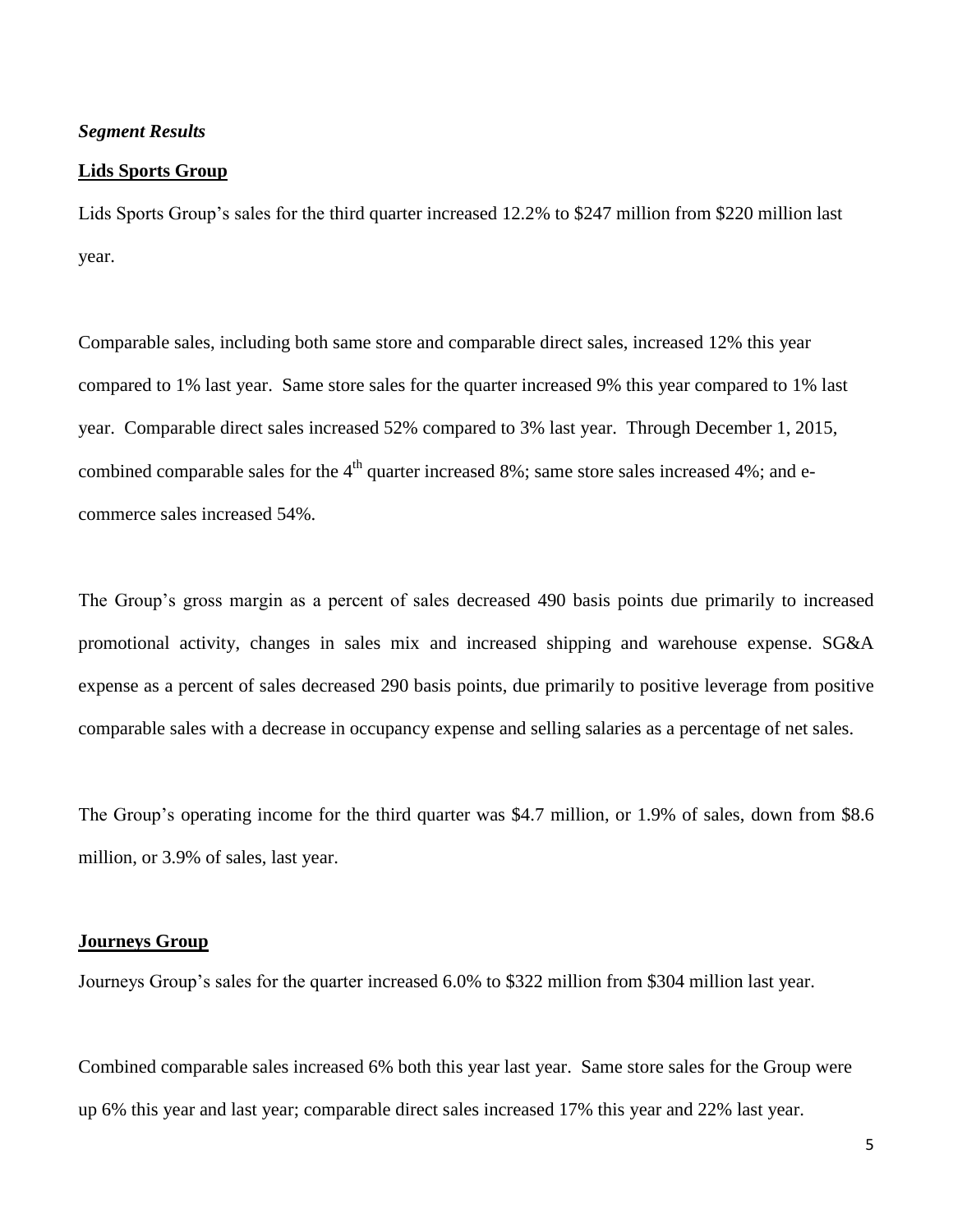Through December 1, 2015, combined comparable sales for the  $4<sup>th</sup>$  quarter increased 8%; same store sales increased 6%; and comparable direct sales increased 27%.

Gross margin for the Journeys Group increased 80 basis points. The increase was primarily due to changes in sales mix and decreased markdowns, slightly offset by increased shipping and warehouse expenses.

The Journeys Group's SG&A expense increased 30 basis points as a percent of sales for the third quarter, reflecting increased store related expenses, primarily increases in advertising and selling salaries, and increased bonus compensation.

The Journeys Group's operating income for the quarter was \$38.9 million, or 12.1% of sales, compared to \$35.0 million, or 11.5% of sales, last year.

## **Schuh Group**

Schuh Group's sales in the third quarter were \$102 million, flat with last year. Total comparable sales increased 2% this year and were flat last year. Same store sales on a constant dollar basis increased 1% in the quarter compared to a 2% decrease last year; direct sales increased 7% compared to 16% last year. Schuh Group sales were flat in the third quarter this year, despite a 2% increase in comparable sales, due to a \$7.0 million decrease in sales resulting from declines in exchange rates in the third quarter this year compared to the same period last year. Through December 1, 2015, total comparable sales for the 4<sup>th</sup> quarter decreased 3%; same store sales decreased 5%; and comparable direct sales increased 7%.

Schuh Group's gross margin was flat for third quarter this year compared to the same period last year. Schuh Group's adjusted SG&A expense decreased 370 basis points due primarily to not having a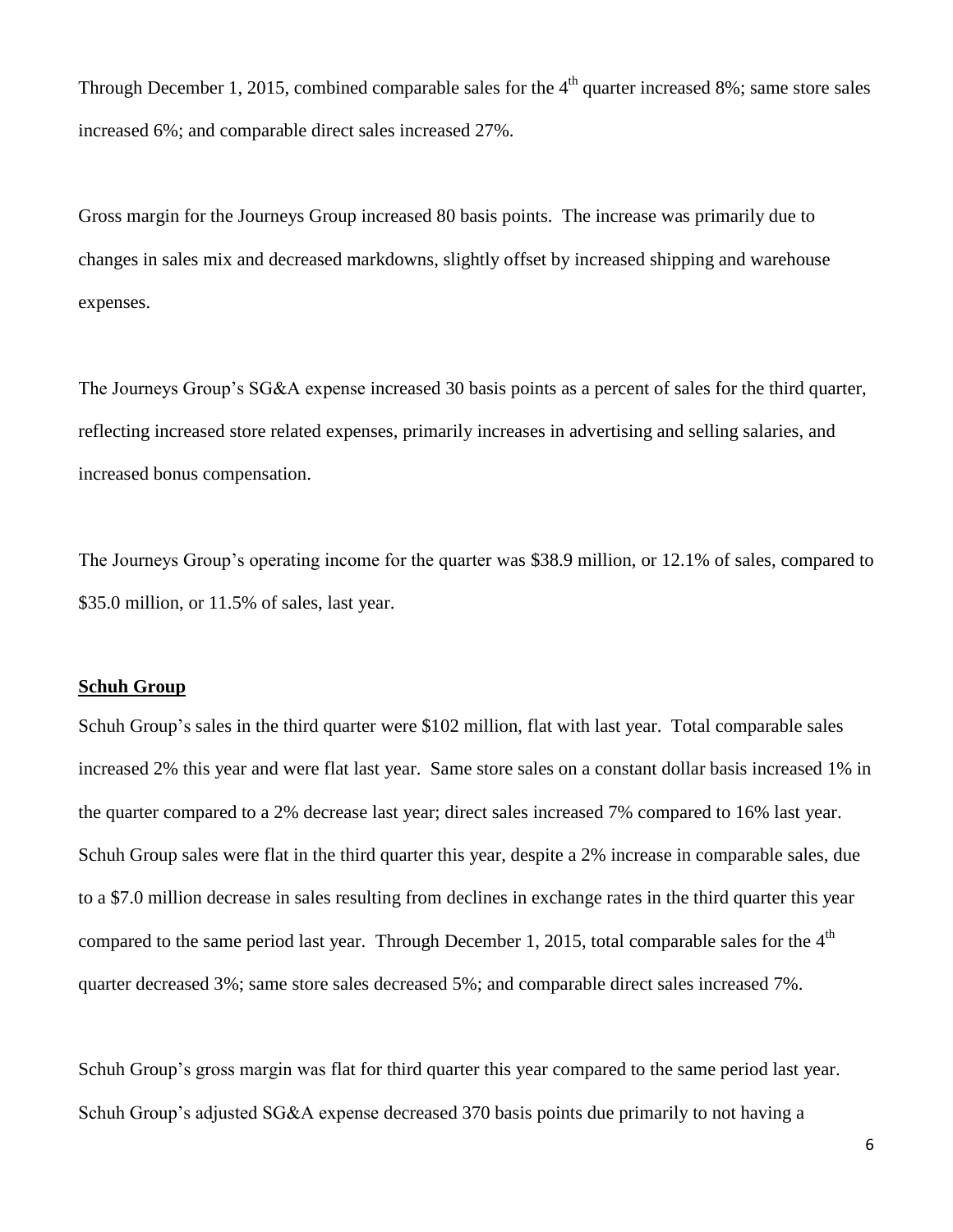contingent bonus accrual in the third quarter this year compared to a \$4.2 million expense for the same period last year.

Schuh Group's adjusted operating income for the quarter was \$8.6 million, or 8.5% of sales compared with \$5.0 million, or 4.9% of sales last year. A reconciliation of non-GAAP financial measures to the most directly comparable GAAP measures is posted on the Company's website in conjunction with this document.

## **Johnston & Murphy Group**

Johnston & Murphy Group's third quarter sales increased 6.7%, to \$70 million, compared to \$66 million in the third quarter last year.

Johnston & Murphy wholesale sales increased 11% for the quarter. Combined comparable sales increased 5% and were flat last year. Same store sales increased 3% this year compared to 1% last year; direct sales increased 17% compared to a decrease of 6% last year. Through December 1, 2015, combined comparable sales for the  $4<sup>th</sup>$  quarter increased 7%; same store sales increased 5%; and ecommerce and catalog sales increased 16%.

Johnston & Murphy's gross margin for the Group decreased 140 basis points in the quarter primarily due to lower initial margins resulting from product and channel mix shifts. SG&A expense as a percent of sales decreased 120 basis points, due primarily to decreased advertising and leverage from growth in the wholesale business.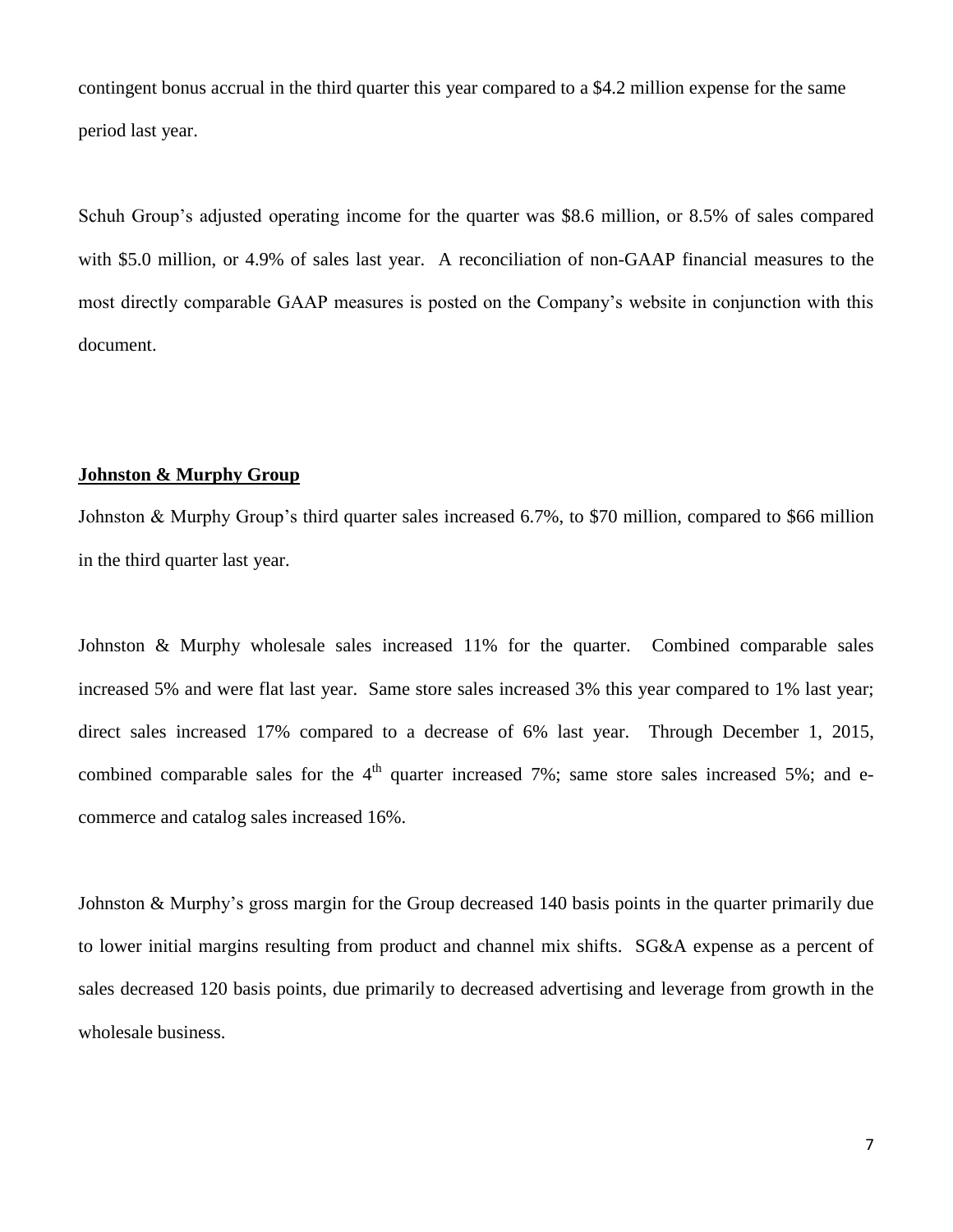The Group's operating income was \$4.6 million or 6.6% of sales, compared to \$4.5 million, or 6.8% of sales last year.

## **Licensed Brands**

Licensed Brands' sales increased 5.2% to \$33 million in the third quarter this year, compared to \$31 million in the third quarter last year. Gross margin was down 10 basis points and SG&A expense was down 30 basis points due to decreased license expense, partially offset by start-up costs related to the launch of the Bass Footwear License.

Operating income for the quarter was \$3.3 million or 10.3% of sales, compared with \$3.1 million, or 9.9% of sales, last year.

## **Corporate**

Corporate expenses were \$8.2 million or 1.1% of sales, compared with \$8.6 million or 1.2% of sales last year. Adjusted for the applicable Excluded Items, corporate expenses were \$8.1 million this year compared to \$7.6 million last year, primarily due to a reversal of bonus expense in the third quarter last year. A reconciliation of non-GAAP financial measures to the most directly comparable GAAP measures is posted on the Company's website in conjunction with this document.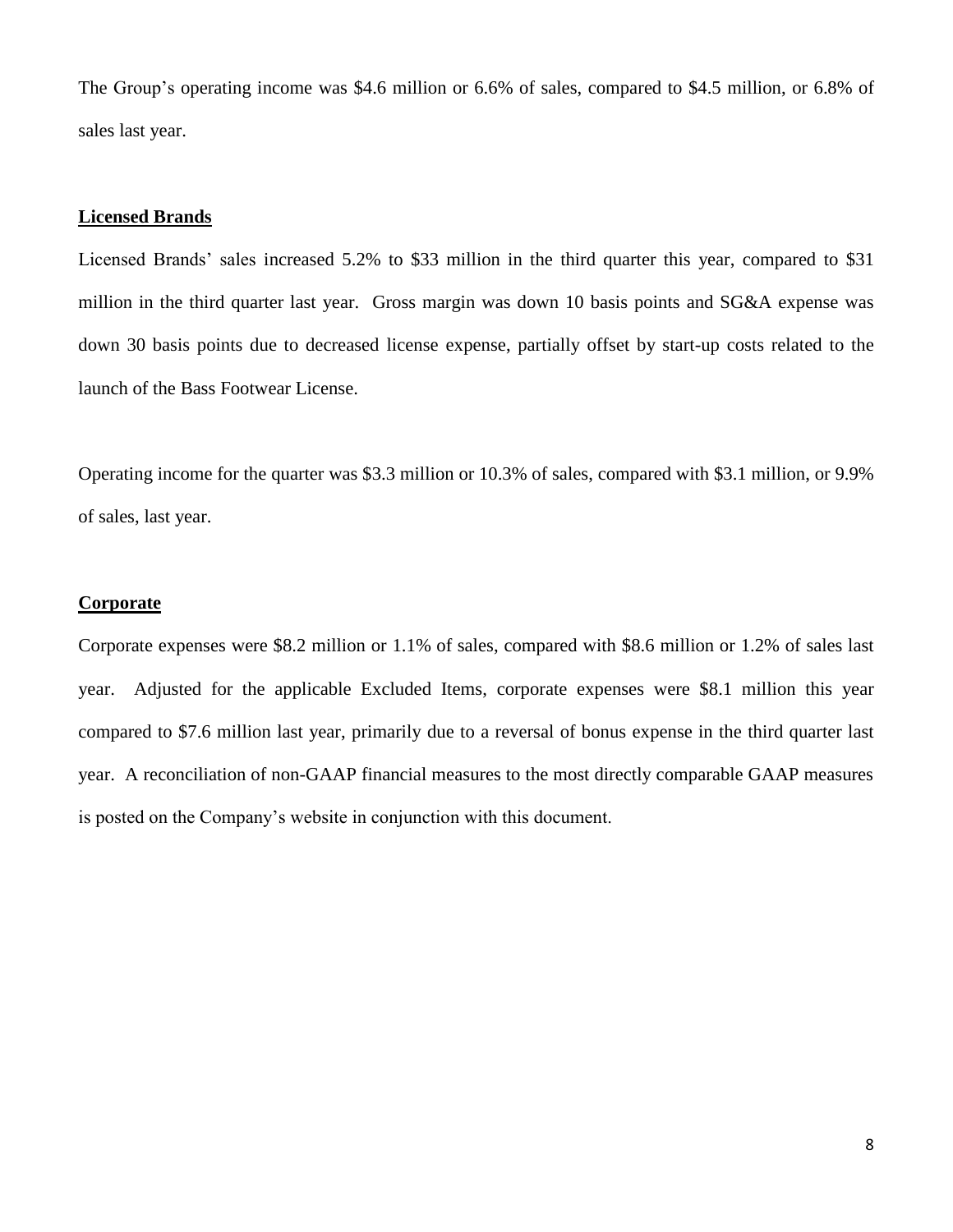## *Balance Sheet*

## **Cash**

Cash at the end of the third quarter was \$28 million compared with \$38 million last year. We ended the quarter with \$66 million in U.K. debt, compared with \$53 million in U.K. debt last year. There were \$149 million in US revolver borrowings for the third quarter this year compared to \$62 million for the third quarter last year.

We repurchased 1,708,000 shares during the third quarter this year for a cost of \$101.5 million at an average price of \$59.45. We currently have \$21 million remaining in the most recent buyback authorization.

## **Inventory**

Inventories increased 6% in the third quarter on a year-over-year basis. Retail inventory per square foot increased 4%.

## **Equity**

Equity was \$930 million at quarter-end, compared with \$971 million last year.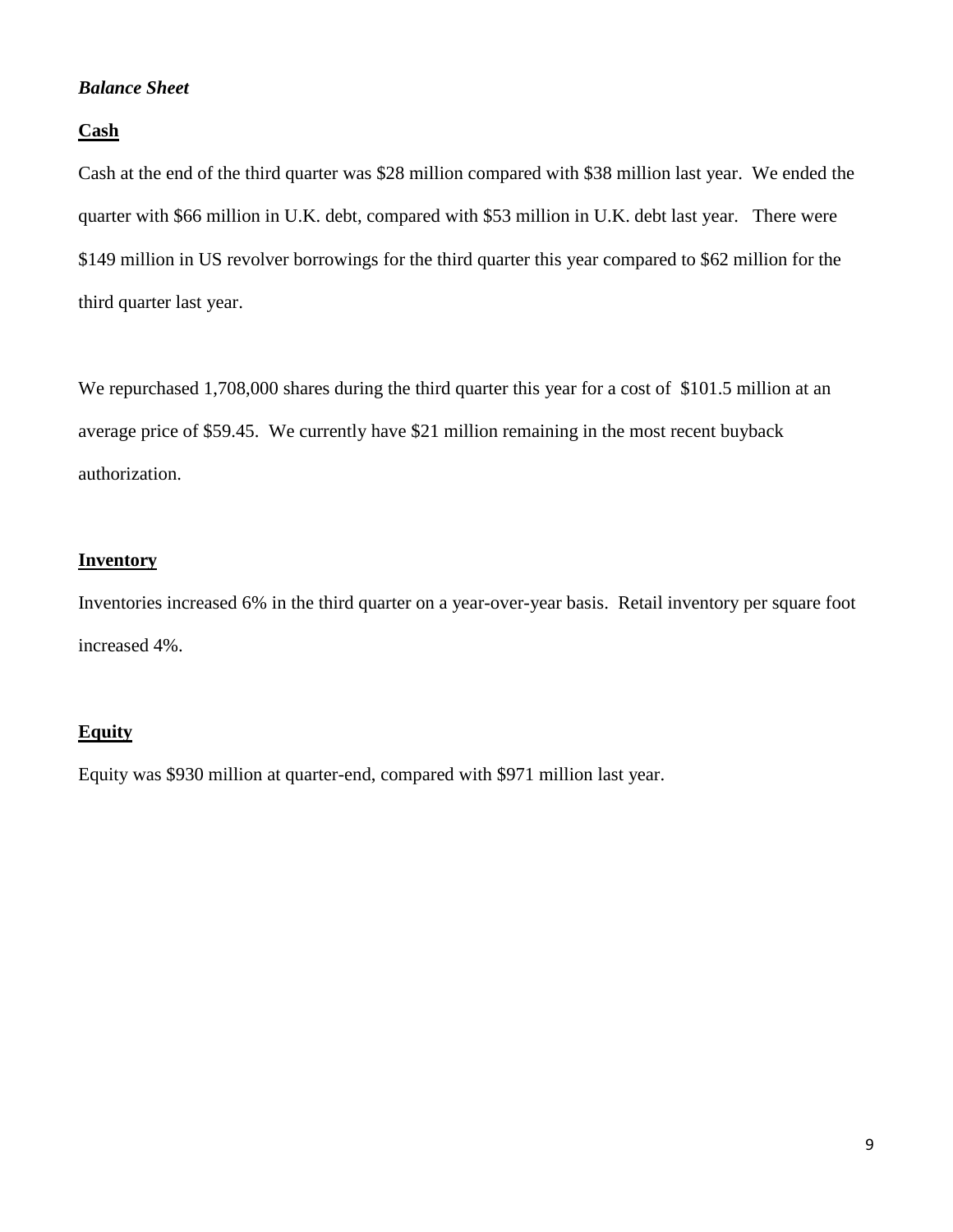# *Capital Expenditures and Store Count*

For the third quarter, capital expenditures were \$32 million and depreciation and amortization was \$19 million. During the quarter, we opened 33 new stores and closed 16 stores. Excluding Locker Room by Lids in Macy's stores, we ended the quarter with 2,630 stores compared with 2,647 stores at the end of the third quarter last year, or a decrease of 1%. Square footage increased 1% on a year-over-year basis, including the Macy's locations and 1% excluding them. The store count as of November 28, 2015 included:

| Lids stores (including 113 stores in Canada)    | 927   |
|-------------------------------------------------|-------|
| Lids Locker Room Stores (including 39 stores in | 203   |
| Canada)                                         |       |
| Lids Clubhouse stores                           | 30    |
| Journeys stores (including 35 stores in Canada) | 838   |
| Journeys Kidz stores                            | 195   |
| Shi by Journeys stores                          | 46    |
| Underground by Journeys stores                  | 100   |
| <b>Schuh Stores</b>                             | 117   |
| Johnston & Murphy Stores and Factory stores     | 174   |
| (including 7 stores in Canada)                  |       |
| <b>Total Stores</b>                             | 2,630 |
| Locker Room by Lids in Macy's stores            | 187   |
| <b>Total Stores and Macy's Locations</b>        | 2,817 |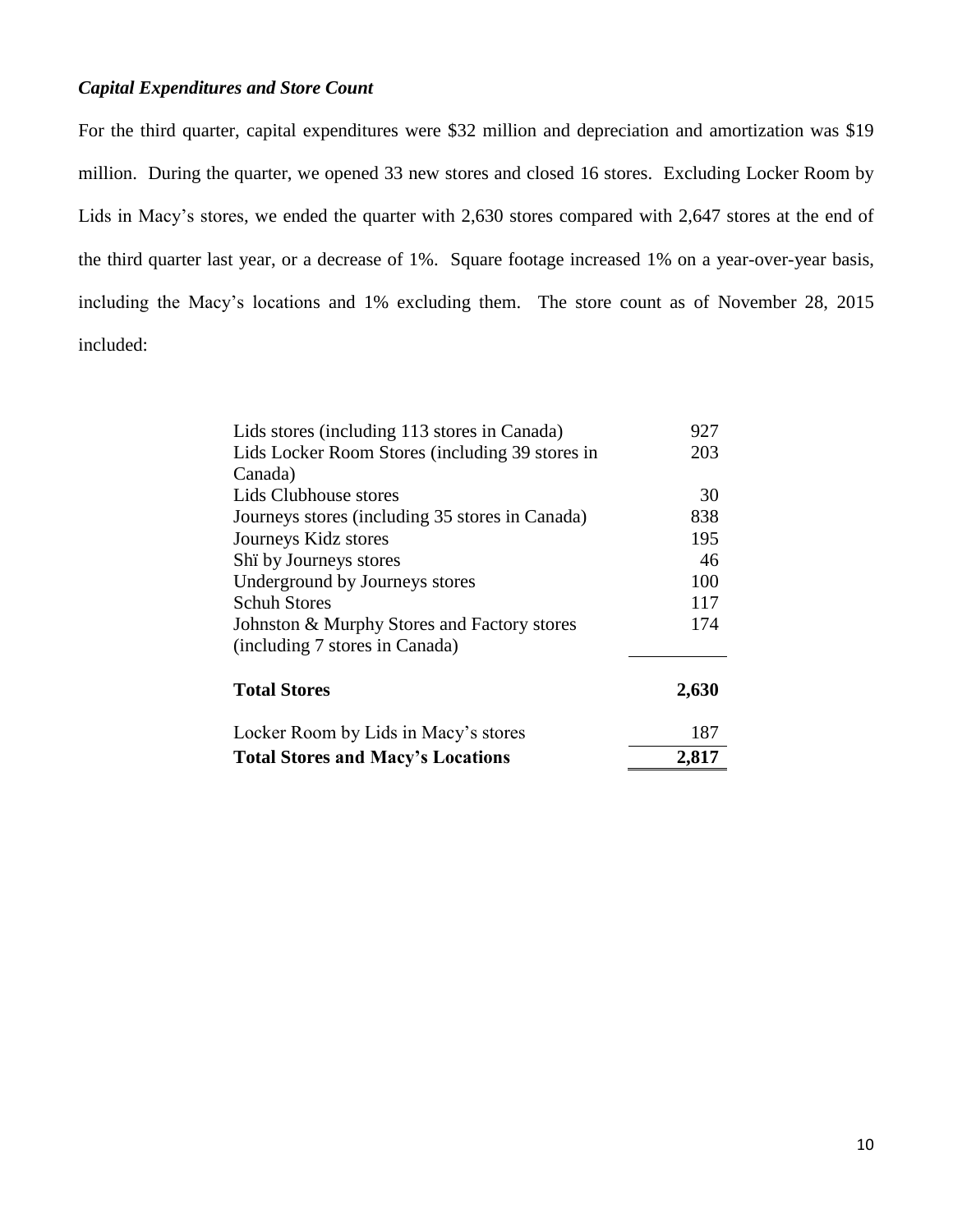For Fiscal 2016, we are forecasting capital expenditures in the range of \$110 to \$120 million and depreciation and amortization of about \$76 million. Projected square footage growth is expected to be approximately 2% for Fiscal 2016. Our current store openings and closing plans by chain are as follows:

|                                                    | <b>Actual</b>   | Projected      | Projected          | Projected       | Projected       |
|----------------------------------------------------|-----------------|----------------|--------------------|-----------------|-----------------|
|                                                    | <b>Jan 2015</b> | <b>New</b>     | <b>Conversions</b> | <b>Closings</b> | <b>Jan 2016</b> |
| <b>Journeys Group</b>                              | 1,182           | 32             |                    | (27)            | 1,187           |
| Journeys stores (U.S.)                             | 799             | 12             |                    | (7)             | 804             |
| Journeys stores (Canada)                           | 35              | 4              |                    | $\overline{0}$  | 39              |
| Journeys Kidz stores                               | 189             | 16             |                    | (5)             | 200             |
| Shi by Journeys                                    | 49              | $\theta$       |                    | (3)             | 46              |
| Underground by Journeys                            | 110             | $\overline{0}$ |                    | (12)            | 98              |
| <b>Johnston &amp; Murphy</b>                       |                 |                |                    |                 |                 |
| Group                                              | 170             | 8              |                    | (5)             | 173             |
| <b>Schuh Group</b>                                 | 108             | 17             |                    | (3)             | 122             |
| <b>Lids Sports Group</b>                           | 1,364           | 27             | $\boldsymbol{0}$   | (42)            | 1,349           |
| Lids hat stores (U.S.)                             | 815             | 15             | $\overline{2}$     | (17)            | 815             |
| Lids hat stores (Canada)                           | 117             | $\overline{2}$ | (1)                | (4)             | 114             |
| Lids Locker Room, Locker<br>Room by Lids in Macy's |                 |                |                    |                 |                 |
| stores & Lids Clubhouse                            | 432             | 10             | (1)                | (21)            | 420             |
| <b>Total Stores</b>                                | 2,824           | 84             | $\boldsymbol{0}$   | (77)            | 2,831           |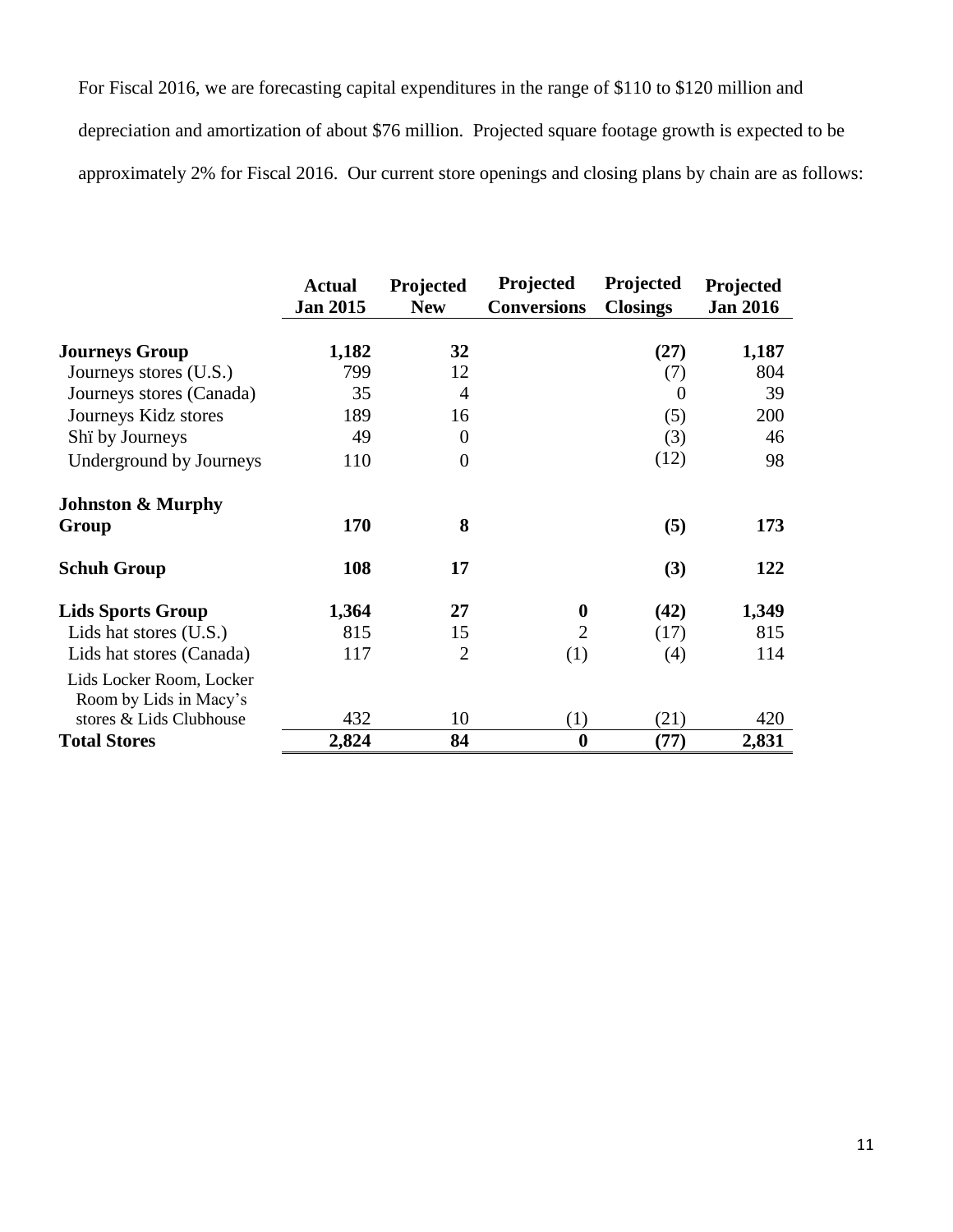# *Comparable Sales Assumptions in Fiscal 2016 Guidance*

Our guidance for Fiscal 2016 assumes comparable sales (including both same store sales and comparable

direct sales) for each retail segment by quarter as follows:

|                            | <b>Actual</b> | <b>Actual</b> | <b>Actual</b> | <b>Guidance</b> |             |
|----------------------------|---------------|---------------|---------------|-----------------|-------------|
|                            | Q1            | Q2            | Q3            | Q <sub>4</sub>  | <b>FY16</b> |
| Journeys Group             | 5%            | 4%            | 6%            | $5 - 6\%$       | $5 - 6\%$   |
| Lids Sports Group          | 3%            | 8%            | 12%           | $3 - 4%$        | $6 - 7\%$   |
| Schuh Group                | 4%            | 8%            | 2%            | $(1)-(2)%$      | $2 - 3\%$   |
| Johnston & Murphy<br>Group | 3%            | 10%           | 5%            | $3 - 4%$        | $4 - 5\%$   |
| <b>Total Genesco</b>       | 4%            | 7%            | 7%            | $3 - 4\%$       | $5 - 6\%$   |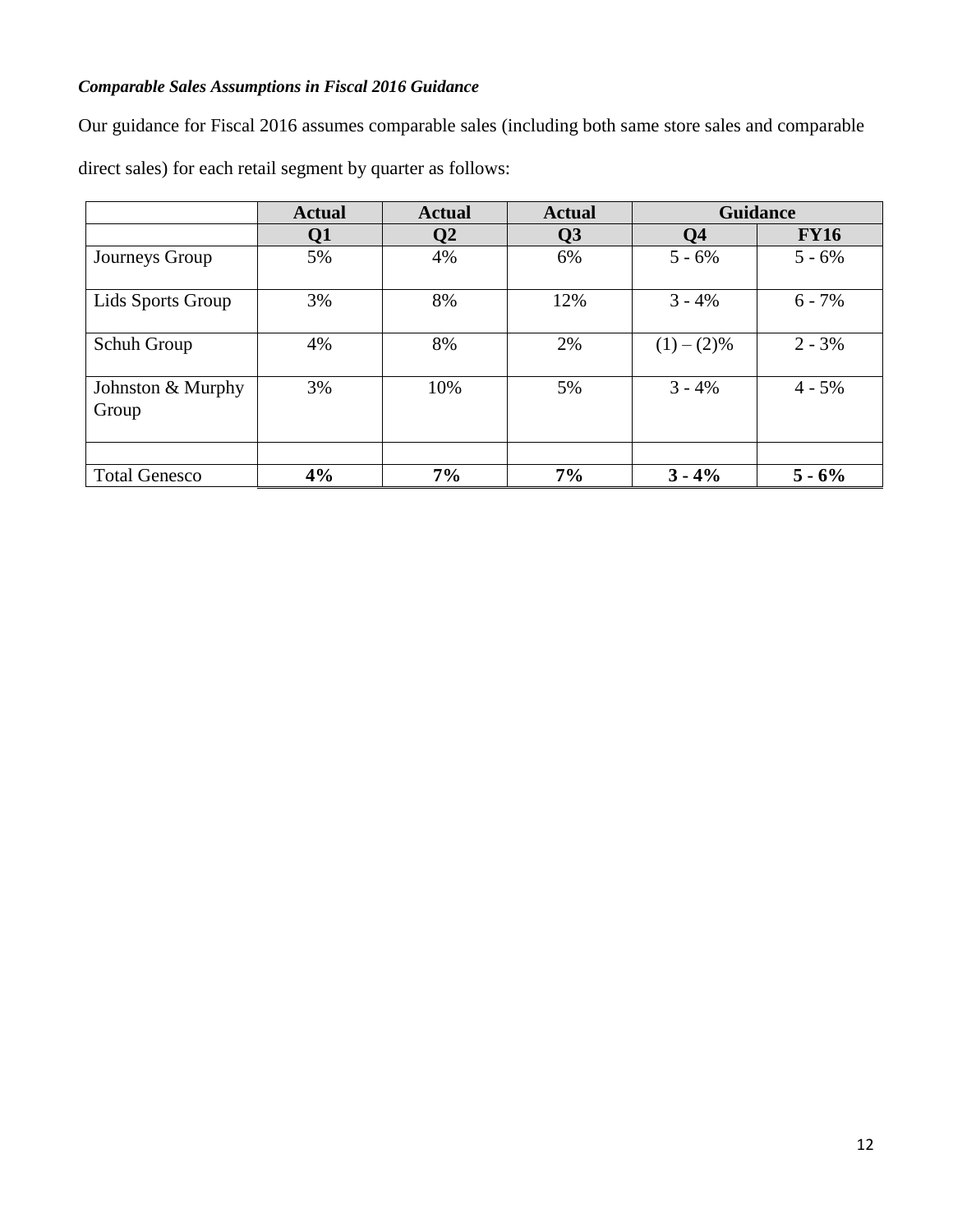### **Cautionary Note Concerning Forward-Looking Statements**

This presentation contains forward-looking statements, including those regarding the performance outlook for the Company and its individual businesses (including, without limitation, sales, expenses, margins and earnings) and all other statements not addressing solely historical facts or present conditions. Actual results could vary materially from the expectations reflected in these statements. A number of factors could cause differences. These include adjustments to estimates reflected in forward-looking statements, including our ability to right size inventory levels in the Lids Sports Group; the timing and amount of non-cash asset impairments related to retail store fixed assets or to intangible assets of acquired businesses; the effectiveness of the Company's omnichannel initiatives; weakness in the consumer economy and retail industry; competition in the Company's markets; inability of customers to obtain credit; fashion trends that affect the sales or product margins of the Company's retail product offerings; changes in buying patterns by significant wholesale customers; bankruptcies or deterioration in financial condition of significant wholesale customers; disruptions in product supply or distribution; unfavorable trends in fuel costs, foreign exchange rates, foreign labor and material costs, and other factors affecting the cost of products; the Company's ability to continue to complete and integrate acquisitions, expand its business and diversify its product base; changes in the timing of holidays or in the onset of seasonal weather affecting period-to-period sales comparisons; and the performance of athletic teams, the participants in major sporting events such as the Super Bowl and World Series, developments with respect to certain individual athletes, and other sports-related events or changes that may affect period-toperiod comparisons in the Company's Lids Sports Group retail business. Additional factors that could affect the Company's prospects and cause differences from expectations include the ability to build, open, staff and support additional retail stores and to renew leases in existing stores and control occupancy costs, and to conduct required remodeling or refurbishment on schedule and at expected expense levels; deterioration in the performance of individual businesses or of the Company's market value relative to its book value, resulting in impairments of fixed assets or intangible assets or other adverse financial consequences; unexpected changes to the market for the Company's shares; variations from expected pension-related charges caused by conditions in the financial markets; and the cost and outcome of litigation, investigations and environmental matters involving the Company. Additional factors are cited in the "Risk Factors," "Legal Proceedings" and "Management's Discussion and Analysis of Financial Condition and Results of Operations" sections of, and elsewhere in, our SEC filings, copies of which may be obtained from the SEC website, [www.sec.gov,](http://www.sec.gov/) or by contacting the investor relations department of Genesco via our website, [www.genesco.com.](http://www.genesco.com/) Many of the factors that will determine the outcome of the subject matter of this presentation are beyond Genesco's ability to control or predict. Genesco undertakes